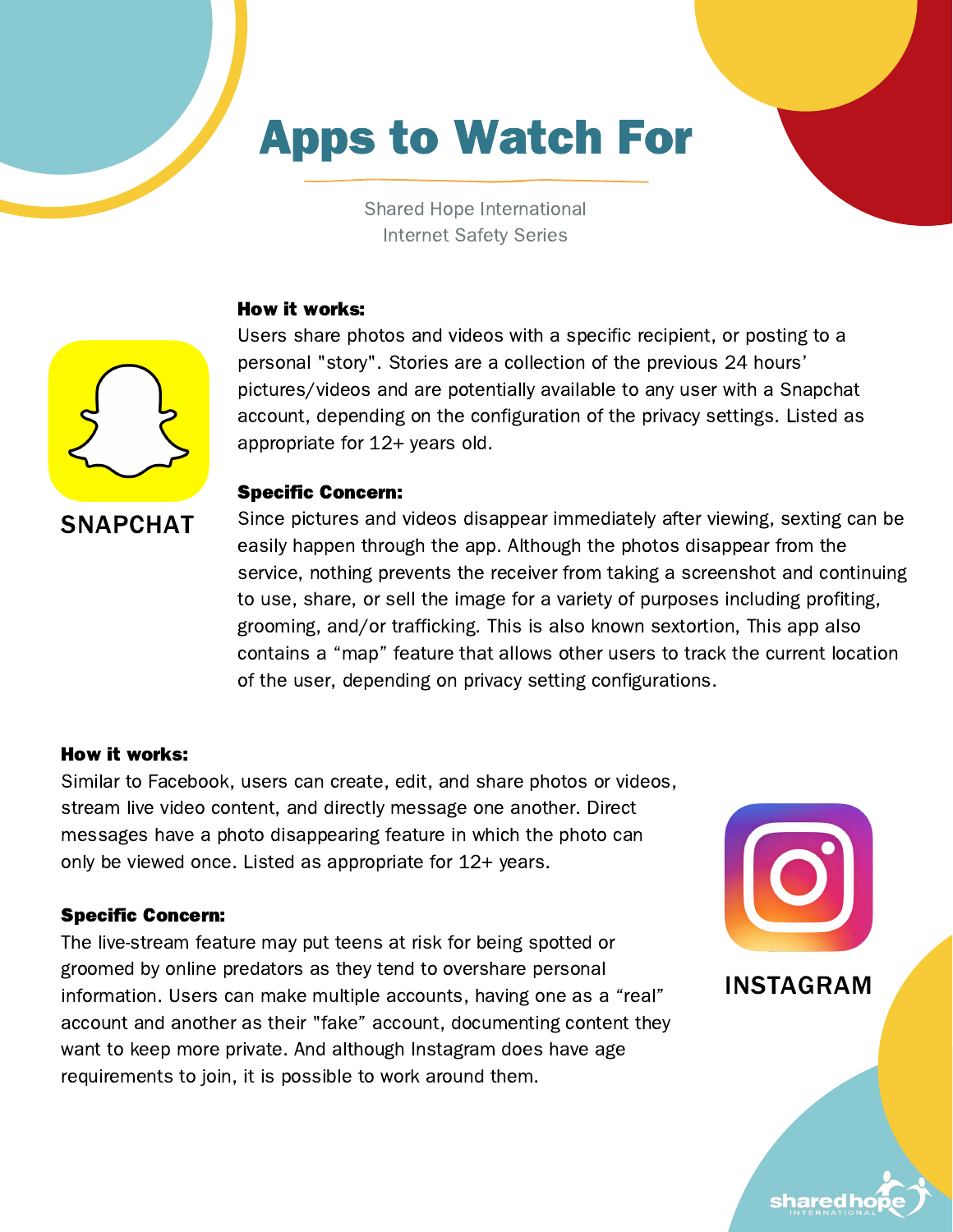TIKTOK

# Users can create, edit and share 15 second to 3 minute long videos both privately and publicly. Users can sync videos to their favorite music and use filters to make content for current dance or lip-syncing trends. Listed as appropriate for 12+.

#### Specific Concern:

The algorithm that TikTok uses is complicated, but the easiest explanation is that clicking on a specific hashtag can identify other users using the same hashtag. This makes it easier for traffickers/groomers to identify vulnerable populations and use the instant messaging feature to make introductions and gain access.

#### How it works:

Users can text over Wi-Fi without a phone number and share photos and videos to individuals, private/public groups, themed chats, etc. Communication exclusively over Wi-Fi creates a global community but also allows for an incredibly high level of anonymity. Listed as appropriate for 17+ years. This app has no parental control options.

#### Specific Concern:

This app has been publicly referred to by a convicted sexual predator as a, "Predator's Paradise" by a convicted sexual predator and is known for its use in grooming and trafficking purposes. Law Enforcement has identified public groups on Kik involved in the active buying, sharing and trading of Images of Child Sexual Exploitation, (formerly referred to as Child Pornography). Although Kik was shut down for a short period of time in 2019 and brought under new ownership, these same problems still persist.

#### Similar apps:

Facebook Messenger, WhatsApp, Viber, Telegram, Voxer, GroupMe

*\*Researcher, posing as a 15-year-old girl, was sent a lewd picture of an adult man within ten minutes of creating a profile\**



KIK MESSENGER

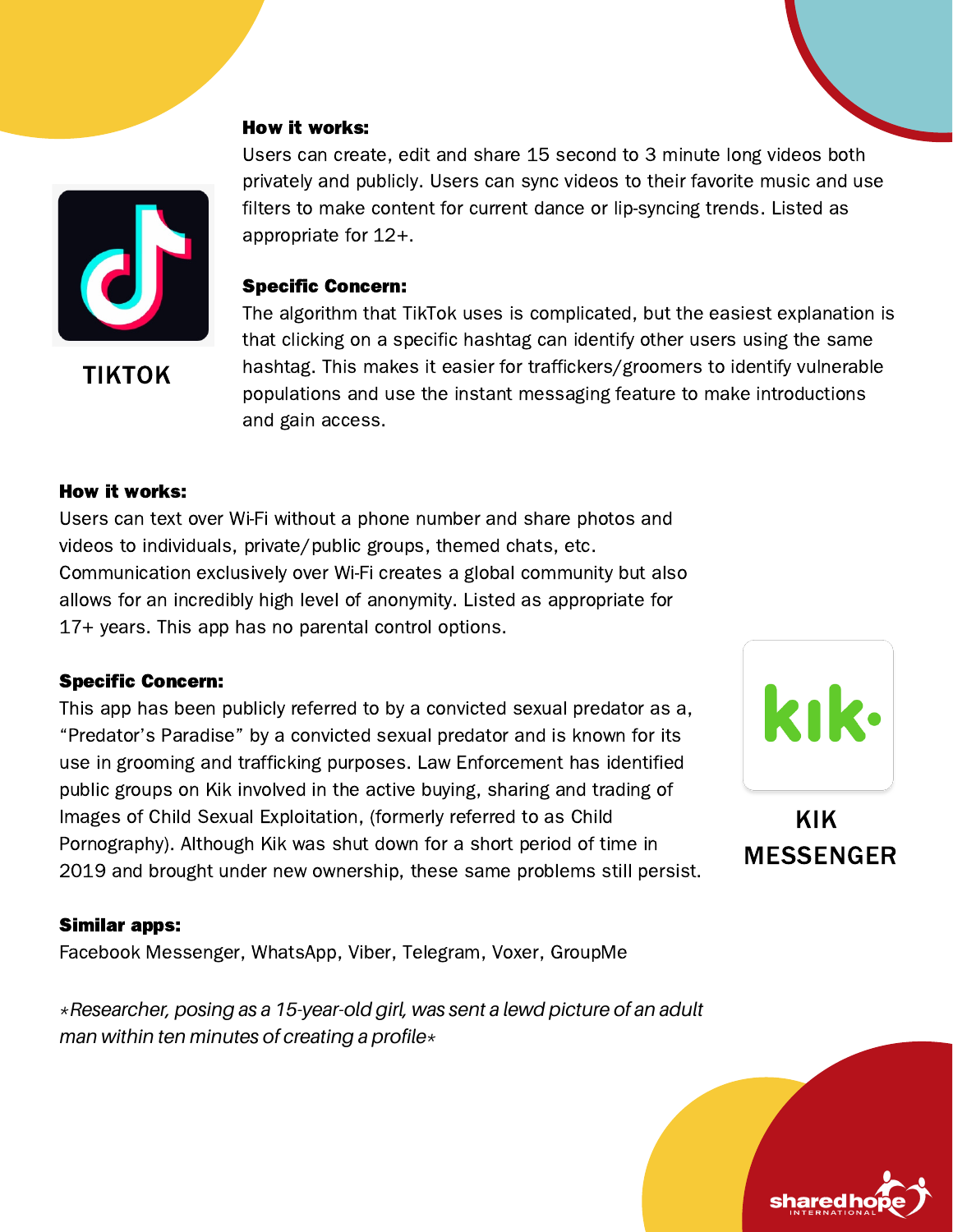Users can ask and answer controversial, personal, or pertinent questions anonymously or publicly. Questions can include anything from wanting to know more about friends or crushes to advice on how to handle life's challenges. Listed as appropriate for 17+ years.

#### Specific Concern:

The anonymity of the site gives a false sense of security, prompting people to post content is bullying, abusive, and sexualized. Users can choose whether they want their content to be private or public, although new accounts are automatically made public upon creation.

#### Similar Apps:

YOLO, Tellonym, LMK: Anonymous Polls

### How it works:

Users can create images with text overlays and share with either the entire user base or specific curated groups. Users can also respond to posts through a private messaging feature in the app. Whisper is now owned by the same company as Kik Messenger. Listed as appropriate for 17+ years old

#### Specific Concern:

The perceived anonymity of the user base entices vulnerable populations to share explicit content, in addition to oversharing personal habits, behaviors, or life details. This allows traffickers/groomers to exploit this information and gain trust/access to younger or more naive users. Whisper also includes a "Nearby" tab, which allows users to find other users close to their location. Although this feature may not include a specific address it indicates the geographical distance between two users.

\**Researcher, who was posing as a 15 year old girl, was sent a lewd message of a sexual nature by an adult man within 2 minutes of posting on this app.\**



WHISPER





ASK FM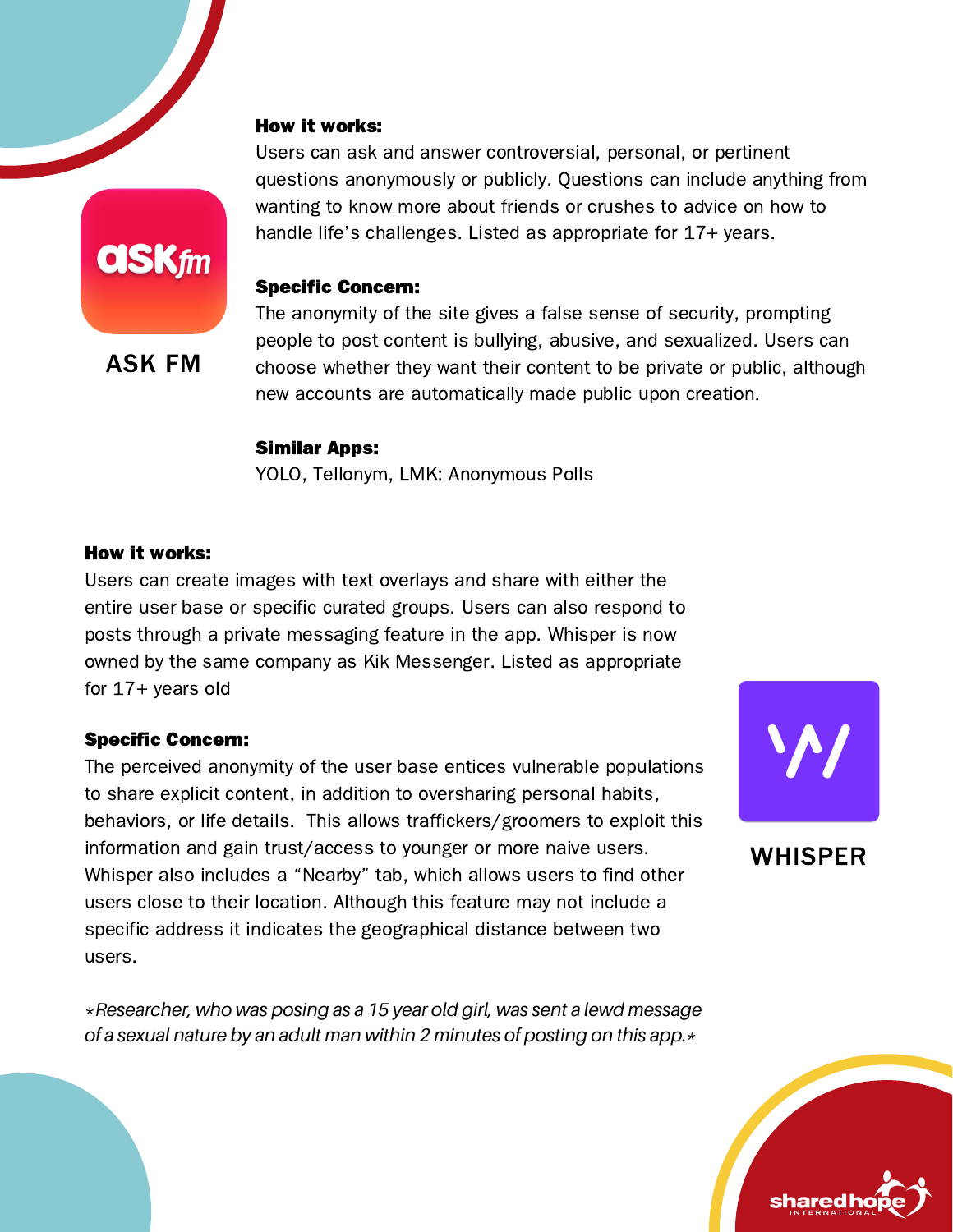Tinder is a dating site that matches users with each other in the same area. After creating an account with personal photos and a brief description, users can swipe right to match with whom they're interested. After being matched, users can begin to privately message each other and meet up in person if they choose. Listed as appropriate for 17+ years old.

#### Specific Concern:

TINDER

Since Tinder functions from a geotag feature, it is easy to know where others are located. Depending on the photos posted, predators may be able to find the exact location of other users or spots they might frequent (local restaurants, stores, etc.) Tinder has been used to identify, recruit, and groom potential victims.

#### Similar apps:

Blendr, Bumble, Hinge, Grindr, Coffee Meets Bagel, POF, Badoo, Skout

#### How it works:

Like Tinder for teens, users can view profiles, swiping right for someone they are interested in meeting or swiping left for someone they are not. Two users who swipe right on each other are then connected and can exchange pictures, videos, and direct messages. There is also a live feature which allows users to enter live video chat rooms.

#### Specific Concern:

Yubo is an app that has been used to identify, recruit, and groom potential victims just like Tinder as both apps emphasize quick judgements based on appearance. The live feature for Yubo also allows for recording video, audio, and text conversations which could be used for sextortion purposes.

#### Similar apps:

Tinder, ooVoo, Periscope, Houseparty, Holla, Tagged, Badoo, MeetMe

*\*Researcher, posing as a 15 year old girl, was sent a request for lewd images by an adult man within 5 minutes of joining the app*



YUBO